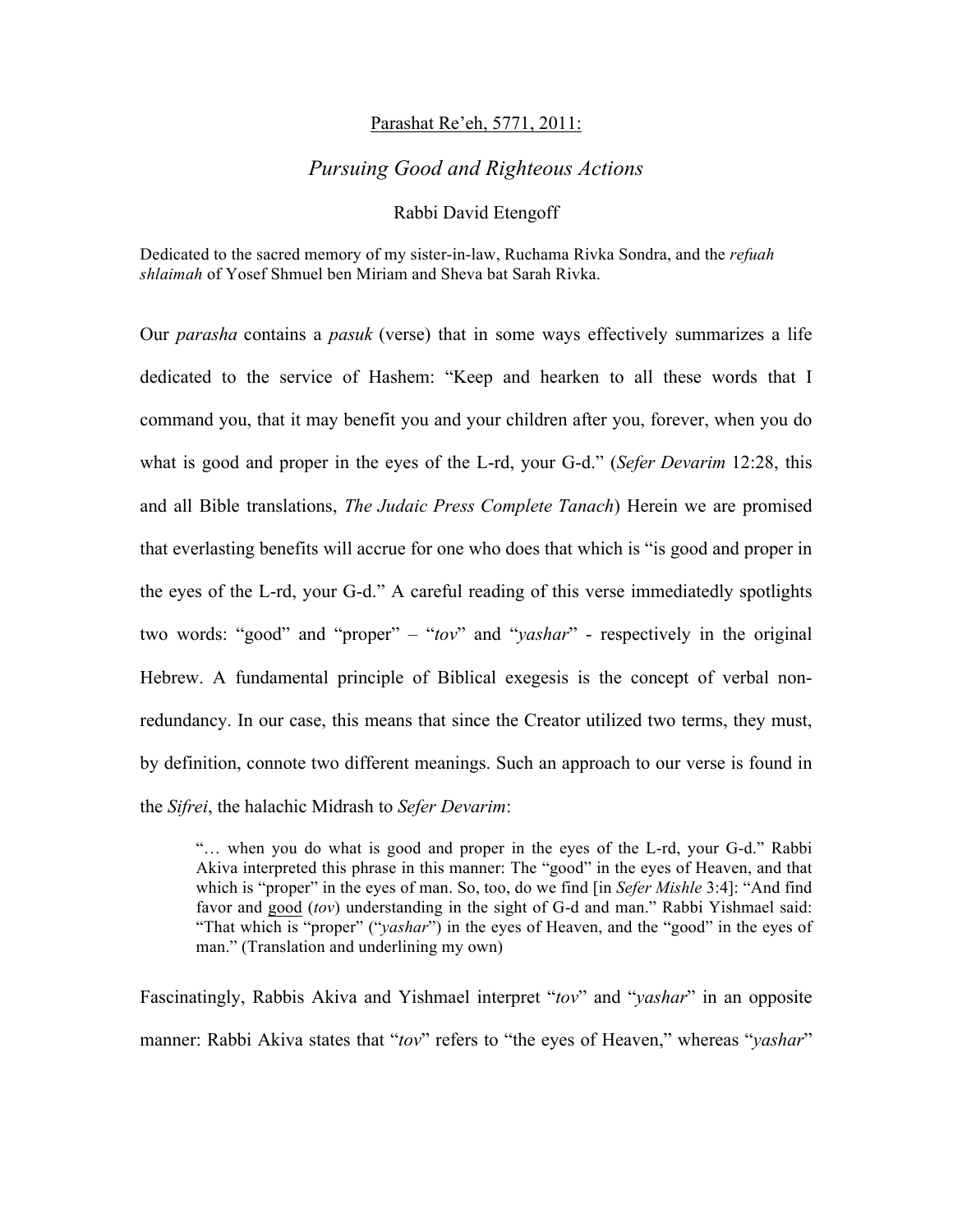refers to the "eyes of man." In contrast, Rabbi Yishmael opines that "*tov*" refers to the "eyes of man," and "*yashar*" refers to the "eyes of Heaven."

Rabbi Yishmael's interpretation appears to be the more compelling of the two approaches, since cognate Biblical texts employing the term "*yashar*" always refer to G-d ("in the eyes of Heaven"). As such, the explicit referent for our term in *Sefer Devarim* 12:24, 13:19, and 21:8, is "in the eyes of G-d." If so, why did Rabbi Akiva interpret "*yashar*" as referring to man, and "*tov*" as referring to G-d? The mystery deepens when we realize that Rashi (1040-1105) followed Rabbi Akiva's approach, as well, in his commentary on our verse.

I believe that Rabbi Meir Leibush ben Yechiel Michel (1809-1879), known as "the Malbim" after the initials of his Hebrew name, provides us with a window of opportunity for understanding the conceptual cogency of Rabbi Akiva's approach:

"*Tov*" is exceedingly relevant regarding commandments between man and G-d since we do not perform them based upon their perceived righteousness, rather, we fulfill them because of the Divine Wisdom (*hachamah haeloyonah*). Moreover, it is well known that good and evil are aspects of Divine Wisdom since all matters thereof are either good or evil. In addition, man is incapable of ascertaining on his own what is good and what is evil – this can only be done through the study of Divine Wisdom and Hashem's Torah… In contrast, commandments between man and his fellow man, whose propriety are manifestly evident to one and all – rightfully deserve the appellation of "*yashar*," since man is capable of apprehending them through his own intellectual gifts. (Translation my own)

Herein, the Malbim provides us with a solid analysis of Rabbi Akiva's understanding of "*tov*" and "*yashar*." In short, "*tov*" refers to matters of G-d's Divine Wisdom, whereas "*yashar*" refers to humanly perceivable ethical actions.